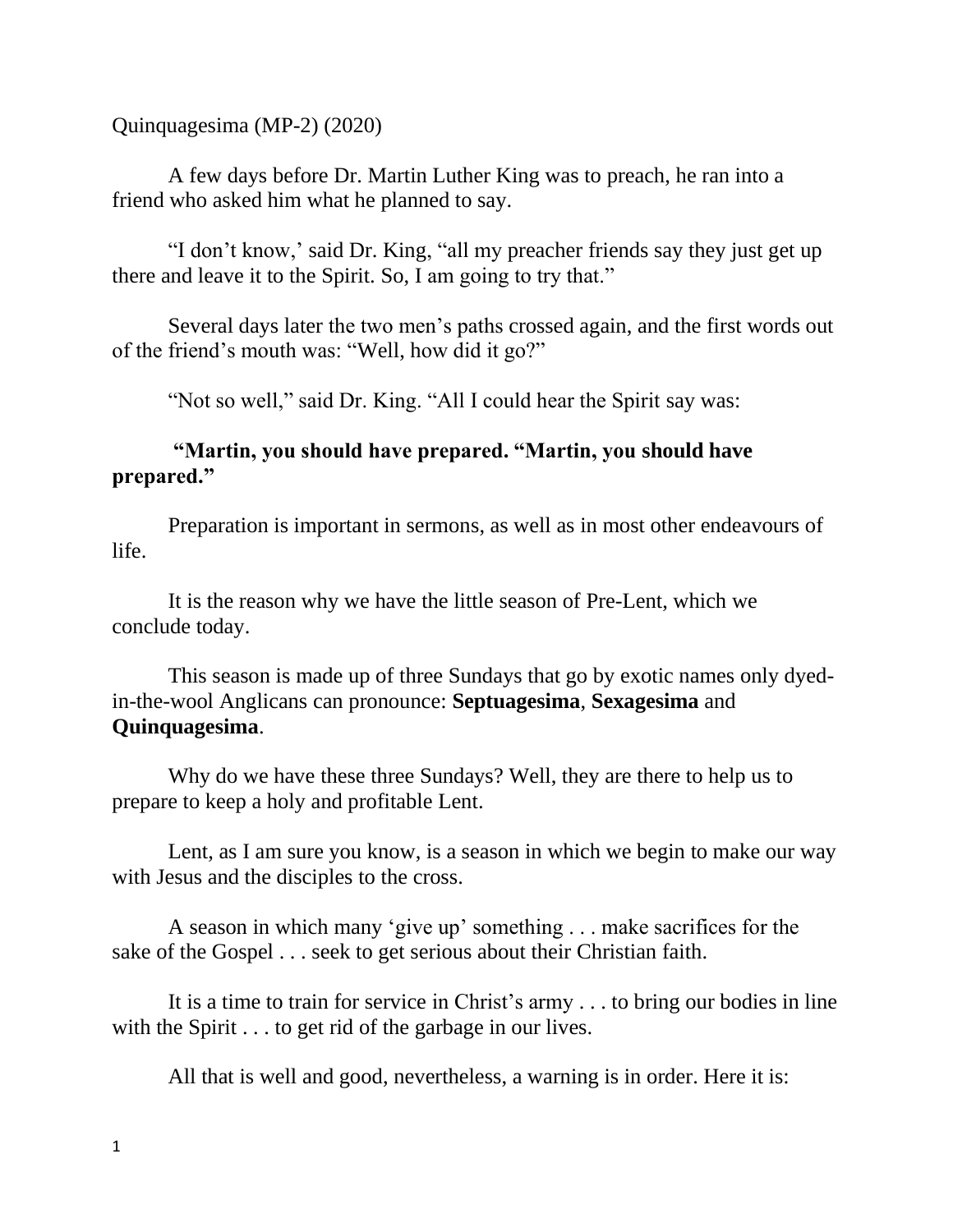It is possible to go through the motions . . . to give up watching TV . . . to do without chocolates and sugar in our coffee ... to read the Bible ... to attend extra services of worship . . . *but without profit.*

How so?

Today's collect tells us. Here we are reminded that "all our doings without charity [or love] are nothing worth."

And, this pronouncement is certainly borne out in Scripture.

Without love, acts of piety are worthless and can even be dangerous. Think about the Pharisees told about in the Gospels.

No, if we are to get Lent right, if this season is to be one of real growth, we must "get on the love bandwagon."

But what is love?

I know it usually not a good idea to define something in the negative . . . to begin with what it is not. But that is exactly what I am going to do.

Love is not a feeling . . . at least no primarily.

That may come as something of a surprise seeing as we have just celebrated Valentine's, a day given over almost exclusively to feeling and feelings.

Nevertheless, Christian love is more. It has a different centre and way of doing business.

If love is not a feeling, what is it?

The definition I like and commend to you is this:

## **Love is desiring and working for the good of the other.**

It is a decision and an action . . . though sure feeling is not excluded.

More than that, love is something that is done in response to what God has done for us.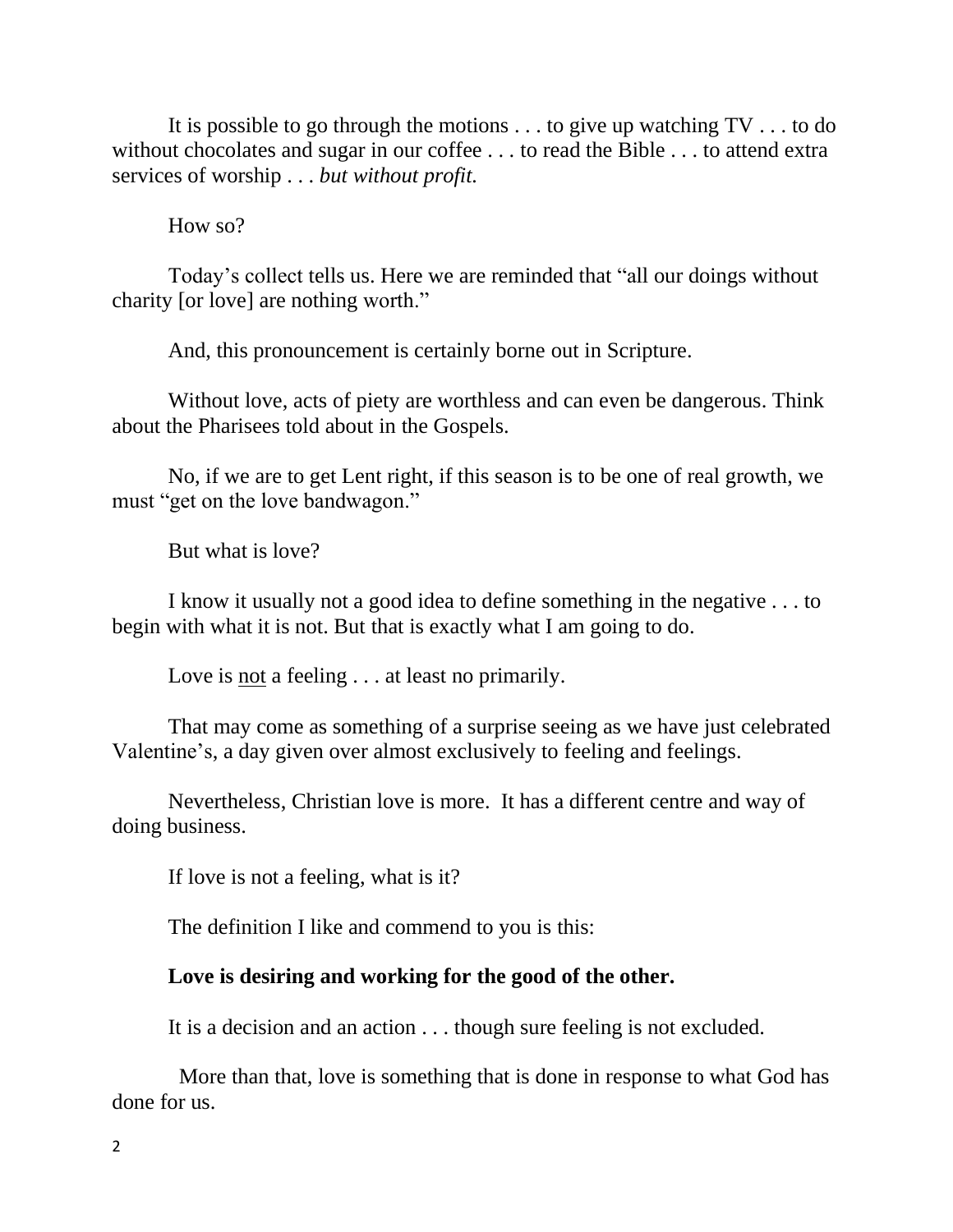**"If God so loved us, we ought also to love one another,"** we read in 1 John 4:11.

Today's readings also speak of this essential Christian virtue.

In both we are reminded that love is two-pronged affair. There is love for God and love for neighbour.

This morning I want to focus primary on the latter  $-$  love for neighbour  $$ though in actuality these two cannot be split apart.

We might say Christian love is cross shaped.

We reach up to God in response to His downward love for us. Our response includes adoration, worship and most significantly obedience.

**"He that hath my commandments, and keepeth them, he it is that loveth me,"** we hear Jesus say in John 14:21. ///

At the same time, Christian love involves reaching out to those around us, our fellow human beings. As I have just said, desiring and seeking their highest good . . . *even* if we don't particularly like them.

Pause here, and think of someone in your own life like that. Resolve to love that one just the same . . . to desire and work for his or her highest good.

But, how wide do we draw the circle?

Well, certainly we must begin with members of our own family and our fellow Christians. As I am sure you know, these at times are some of the hardest folks to love.

But that is just the beginning and springboard. Remember Jesus' parable of the Good Samaritan in which neighbour is defined as *anyone in need*.

Indeed, our Old Testament reading this morning contains the same thought. In verse 19, we read: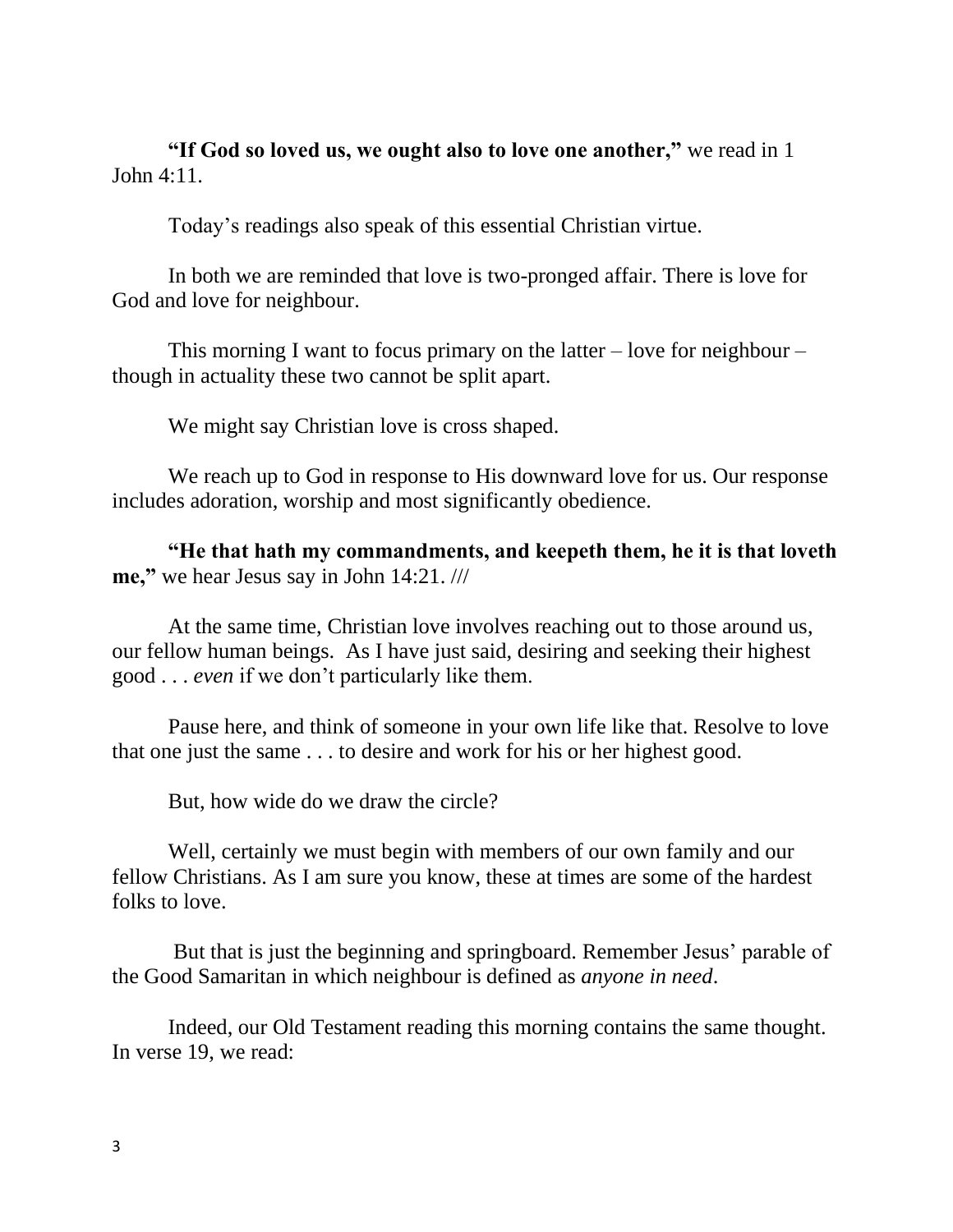## **"Love ye therefore the stranger: for ye were strangers in the land of Egypt."**

As in the Parable of the Good Samaritan, love includes those within your tribe, but it extends beyond them.

But there is just one problem. That problem is that such love is likely to be messy . . . inconvenient . . . costly . . . and uncomfortable.

Let me give you an example of such love in action.

I received a telephone call this past week from a former neighbour and member of this church. The couple now lives in Tampa, even though their heart is still very much here in Blue Ridge and at St. Luke's.

Be that as it may, last Sunday was the date of the wife's annual family reunion. It is a big Sicilian affair held each year at a park near Tampa.

Well, the day began well. They arrived at the venue early before anyone else had gotten there and began carrying items from the car to where the food would be served.

As they did, the husband tripped and rolled down an embankment. She raced to see if he was all right.

When she reached him, his face and other parts of his body were covered with blood. She looked up for help.

As it turned out at the site next to theirs was a group of owl watchers and their array of big cars and caravans. They all stood staring in their direction, but not one person came over to help.

In telling me the story, the wife said she can still see those eyes.

Then, she saw and felt a black arm reaching down in the direction of her husband.

Unbeknownst to her, a jogger had been going by when her husband went down.